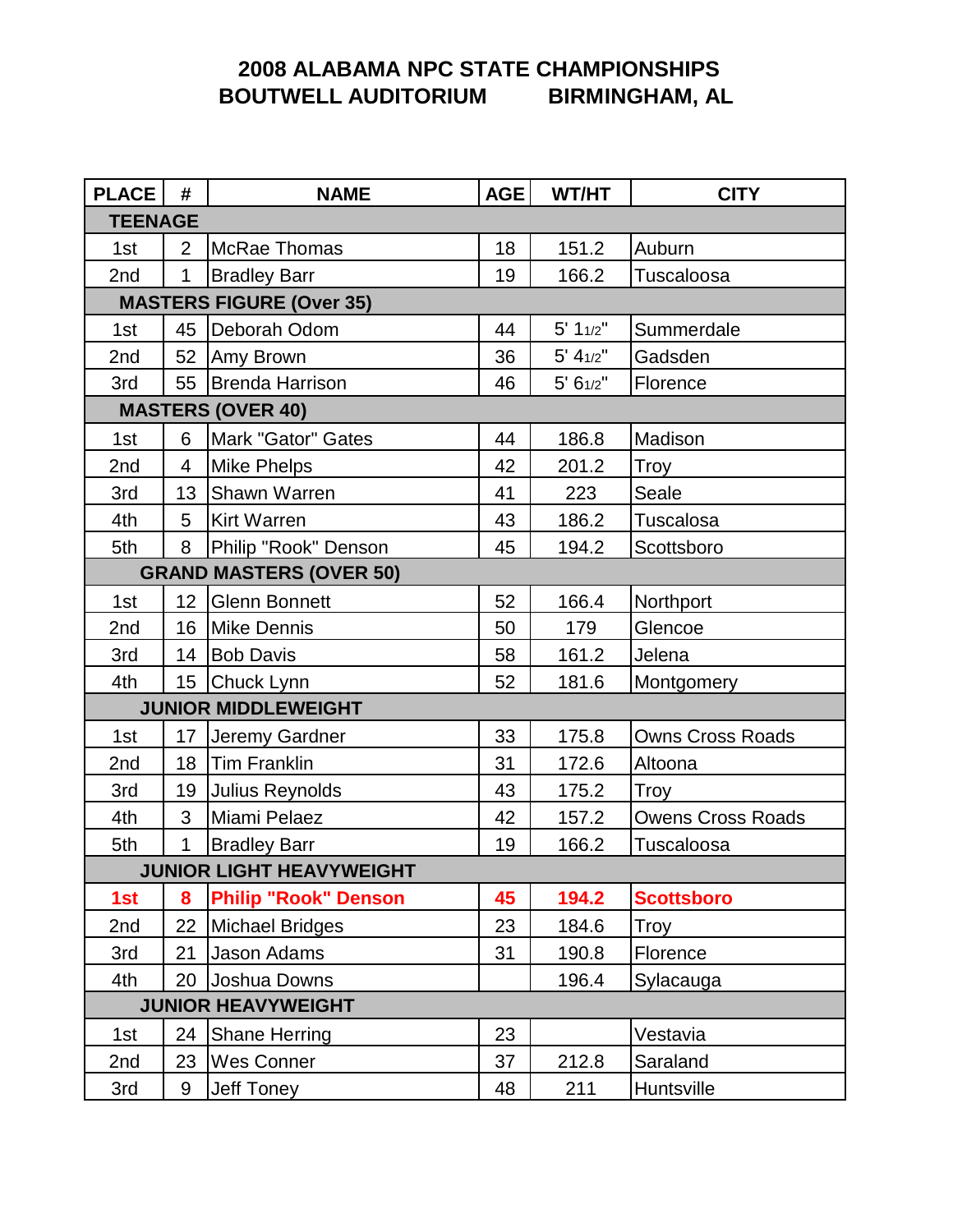# **2008 ALABAMA NPC STATE CHAMPIONSHIPS BOUTWELL AUDITORIUM BIRMINGHAM, AL**

| <b>OPEN WOMEN LIGHTWEIGHT</b>     |                              |                              |    |                |                   |  |  |  |
|-----------------------------------|------------------------------|------------------------------|----|----------------|-------------------|--|--|--|
| 1st                               |                              | 25 Connie Gardner            | 56 | 103.8          | Cullman           |  |  |  |
| 2nd                               |                              | 26 Brittany Archer           | 23 | 121.6          | Killen            |  |  |  |
| <b>OPEN WOMEN HEAVYWEIGHT</b>     |                              |                              |    |                |                   |  |  |  |
| 1st                               |                              | 27 Teresa Paschal            | 49 | 155.8          | <b>Albertvile</b> |  |  |  |
| <b>FIGURE A</b>                   |                              |                              |    |                |                   |  |  |  |
| 1st                               |                              | 44 Jesica Moore              | 23 | $5'$ 2"        | Chelsea           |  |  |  |
| 2nd                               | 45                           | Deborah Odom                 | 44 | 5' 11/2"       | Summerdale        |  |  |  |
| 3rd                               |                              | 46 Angie Eagle               | 32 | 5' 11/2"       | Horton            |  |  |  |
| <b>FIGURE B</b>                   |                              |                              |    |                |                   |  |  |  |
| 1st                               | 47                           | <b>Jackie Swaim</b>          | 22 | 5'3''          | <b>Huntsville</b> |  |  |  |
| 2nd                               |                              | 48   Maricel Carfagno        | 31 | 5'3"           | Guntersville      |  |  |  |
| 3rd                               |                              | 49 Brittany Hart             | 24 | 5' 31/2"       | Tuscumbia         |  |  |  |
| <b>FIGURE C</b>                   |                              |                              |    |                |                   |  |  |  |
| 1st                               |                              | 53 Missy Johnson             | 25 | $5' 4_{1/2}''$ | Florence          |  |  |  |
| 2nd                               |                              | 52 Amy Brown                 | 36 | $5' 4_{1/2}''$ | Gadsden           |  |  |  |
| 3rd                               | 50                           | Kristi Pugh                  | 31 | $5'$ $5"$      | Tuscaloosa        |  |  |  |
| 4th                               | 51                           | Susan Eastham                | 29 | $5' 4_{1/2}''$ | Birmingham        |  |  |  |
|                                   | <b>FIGURE D</b>              |                              |    |                |                   |  |  |  |
| 1st                               |                              | 54 Andrea Holliday           | 30 | 5' 61/2"       | Alabaster         |  |  |  |
| 2nd                               | 56                           | Victoria Hamm                | 26 | 5' 8"          | Eufaula           |  |  |  |
| 3rd                               |                              | 55 Brenda Harrison           | 46 | 5' 61/2"       | Florence          |  |  |  |
|                                   | <b>OPEN MEN BANTAMWEIGHT</b> |                              |    |                |                   |  |  |  |
| 1st                               |                              | 28   Tom Silavanh            |    | 141            | Opelika           |  |  |  |
| <b>OPEN MEN LIGHTWEIGHT</b>       |                              |                              |    |                |                   |  |  |  |
| 1st                               |                              | 30 Ross Cook                 | 32 | 148.4          | Florence          |  |  |  |
| 2nd                               |                              | 29   Ryan Hamm               | 27 | 144.4          | Eufaula           |  |  |  |
|                                   |                              | <b>OPEN MEN MIDDLEWEIGHT</b> |    |                |                   |  |  |  |
| 1st                               | 31                           | <b>Byron White</b>           | 28 | 174.6          | Huntsville        |  |  |  |
| 2nd                               | 33                           | <b>Brandon Francis</b>       | 31 | 176.2          | Millbrook         |  |  |  |
| 3rd                               | 32                           | <b>Brian Arrington</b>       | 39 | 172.2          | <b>Banks</b>      |  |  |  |
| 4th                               | 12 <sub>2</sub>              | <b>Glenn Bonnett</b>         | 52 | 166.4          | Northport         |  |  |  |
| 5th                               |                              | 14   Bob Davis               | 58 | 161.2          | Helena            |  |  |  |
| <b>OPEN MEN LIGHT HEAVYWEIGHT</b> |                              |                              |    |                |                   |  |  |  |
| 1st                               | $6\phantom{1}$               | <b>Mark "Gator" Gates</b>    | 44 | 186.8          | <b>Madison</b>    |  |  |  |
| 2nd                               | 35                           | Natte Hoppe                  | 26 | 185            | Huntsville        |  |  |  |
| 3rd                               | 38                           | <b>Adam Helms</b>            | 23 | 182            | Troy              |  |  |  |